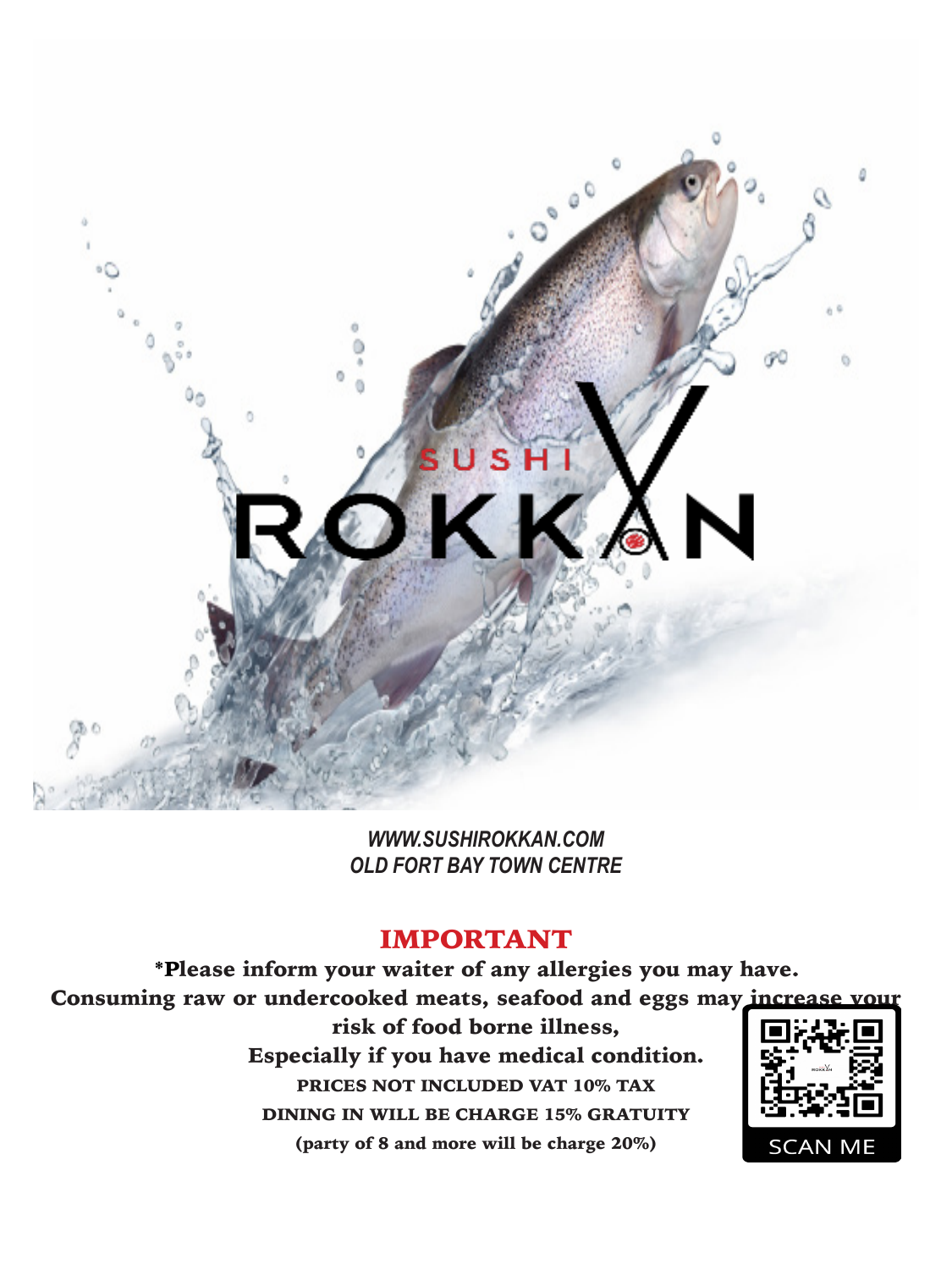### *LUNCH MENU Served with miso soup and rice*

*One plate lunch Chicken teriyaki lunch \$16 Grilled salmon lunch \$20 Chicken cutlet lunch \$18*

*Bowl Chicken teriyaki bowl \$14 Oyako don \$15*

*Lunch Bento box*

*Served with miso soup,rice, California roll vegetables tempura your choice of item.*

> *Chicken teriyaki bento \$18 Grilled salmon bento lunch \$20 Chicken nanban bento lunch \$18 Panko fried shrimp \$18 Spicy short rib bento box \$28 Salmon sashimi bento box \$22 Mix sashimi bento box \$23 Chicken cutlet bento box \$18 New York steak lunch bento \$25*

*Rokkan bento box \$25 Lunch bento box with mix tempura, assorted sushi sashimi and your choice of item from above. Short rib bbq add\$6 New York steak add \$5*

*Lunch from sushi bar Sushi bento box \$17*

*Sushi lunch \$20 Sashimi lunch \$23 Hand roll lunch \$17 Half & half lunch \$25 Chirashi lunch \$23 Salmon sashimi bowl lunch \$20 Tuna sashimi lunch \$22*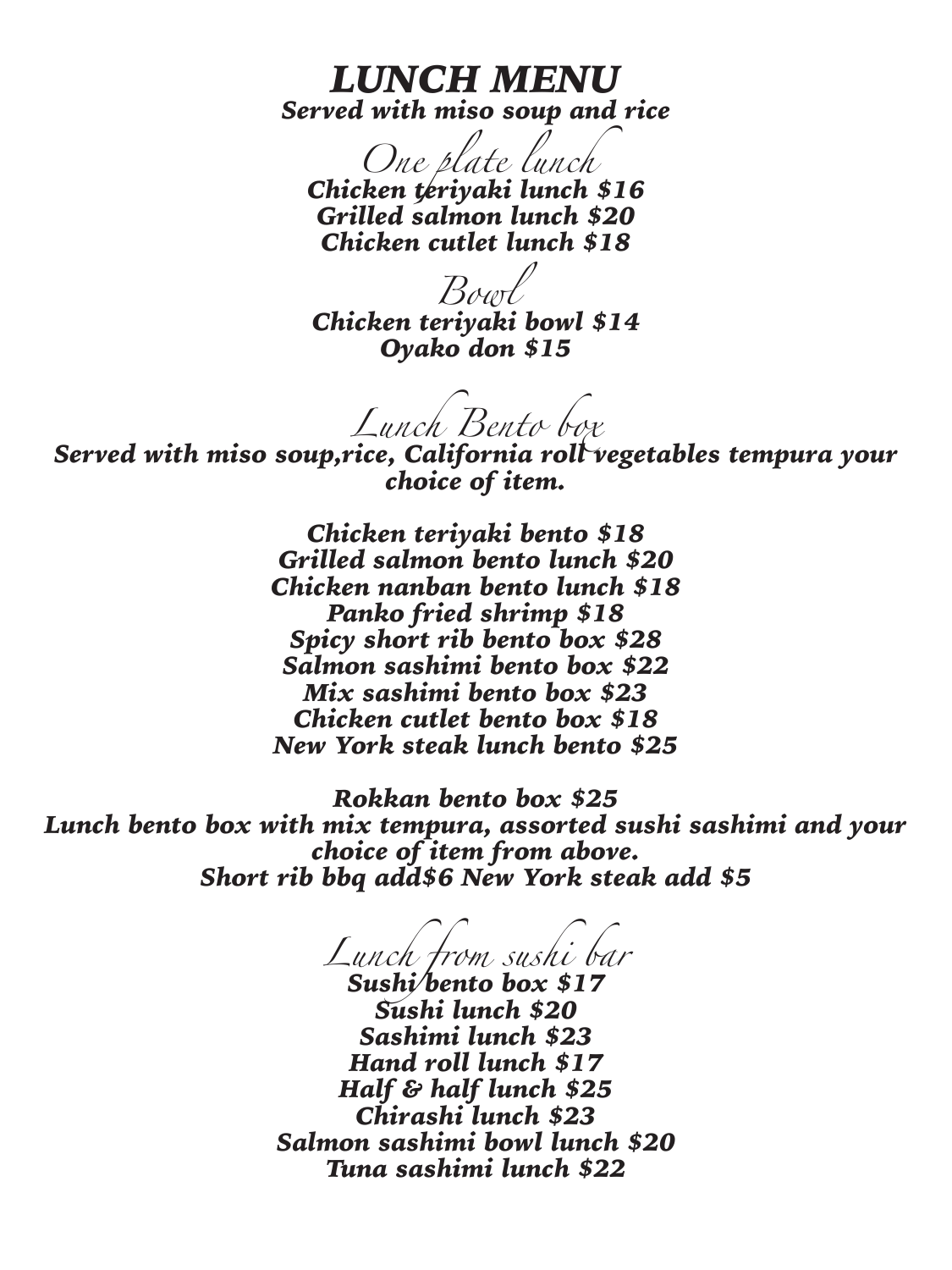

### SPECIALS **Salmon tempura appetizer \$23**

**Lightly fried tempura Salmon rolled with avocado cream cheese, cucumber, and soy paper.**

**WHAT'S Up! ROLL \$22 Smoked salmon rolled with cucmber, cream cheese topped avocado, crispy salmon skin, bonito** 

## **Mongo Ika no Tempura \$12**<br>**Cuttle fish(Squid) from Japan lightly fried with crispy tempura butter with yuzu sea salt**

### **Grilled Salmon Collar \$15**

**served with rice and miso soup** 

### **Aburi style salmon (2p) \$13**

**Lightly seared scottish salmon sushi or sashimi** 

## **Mongo Ika with Yuzu pepper(2p) \$13**

**Cuttle fish (squid) from Japan, shiso leaf sushi or sashimi** 

### **ToRo TAKU roll \$26**

**Super fatty tuna rolled with radish pickles, scallion topped serrano chile** 

# **Kanpachi baby yellowtail sashimi with Jalapeno \$23 Thinly sliced Kanpachi topped cilantro, crispy Jalapeno with yuzu soy**

# **Treat yourself !**

**Salmon Tare tar with OSETRA Caviar \$38 with creamy onion** 

**Miyazaki -Wagyu beef with Foie Gras (1p)\$18 sushi or sashimi** 

## **Miyazaki-Wagyu beef with Sea urchin From Japan (1p) \$23 sushi or sashimi**

## **New Style Miyazaki- Wagyu Beef sashimi (6p)\$44 Oil seared wagyu beef with garlic, ginger, scallion, yuzu soy**

### **Super Fatty Tuna with Jalapeno \$28**

**Blue fin toro sashimi topped cilanto, serrano chile served with yuzu soy sauce**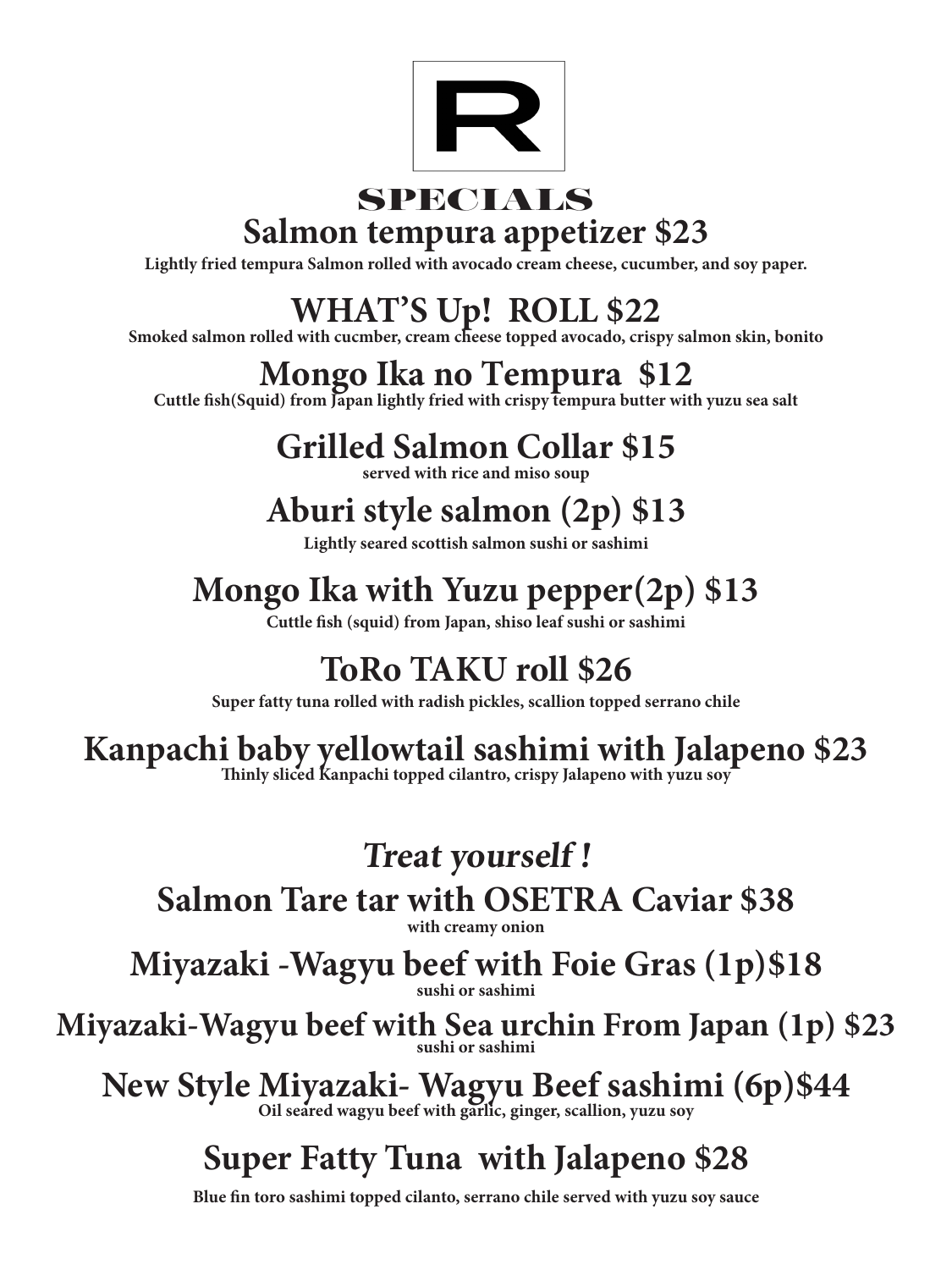#### VEGETABLES

**STEAMED EDAMAME with Bahamian sea-salt \$8**

**PAN-FRIED GARLIC SOY EDAMAME\$9 Pan-fried with soy bean with sweet garlic teriyaki sauce, sesame seeds**

**SPINACH OSHITASHI steamed spinach,dashi, sesame seeds \$10**

**SEAWEED SALAD sesame oil, kelp, seaweeds\$12**

**CUCUMBER SUNOMONO wakame, sesame, sweet vinaigrette \$10**

**FILED GREEN SALAD \$12mix green,tomatoes,cucumber,sprout, ginger dressing** 

**SPICY ADDICTING CUCUMBER spicy tangy sesame dressing \$12**

**MISO EGGPLANT baked, saikyo-miso, sesame \$10 AGEDASHI TOFU lightly-fried,dashi broth, negi,ginger,bonito flakes \$12**

**YUZU SHISHITOH PEPPERS pan-fried Yuzu soy \$10**

**BRUSSELS SPROUTS TEMPURA truffle miso dip \$12**

**GARLIC STIR-FRIED BROCCOLI \$13**

**VEGETABLES SPRING ROLL(2P) \$6**

**BEYOND GYOZA vegetarian beyond meat, scallion, cabbage, carrot \$18**

#### SEAFOOD

**CRISPY RICE w/SPICY TUNA pan-fried rice, crispy jalapeño \$14**

**CRISPY SESAME TUNA diced tuna, Chile oil, negi, spicy miso sauce \$23 Diced tuna sashimi mixed with chili sauce, avocado,scallion, cilantro,spicy miso**

**SALMON SKIN SALAD masago, cucumber, enoki, tomatoes, ponzu dressing \$18**

**SEAFOOD SPRING ROLL(1p) lobster, shrimp,scallops, vegetables \$6.5**

**SHRIMP SHUMAI (3p) steamed,spicy ponzu dipping sauce \$8**

**POPCORN SHRIMP TEMPURA with SPICY CREAMY SAUCE \$20 bite size shrimp tempura tossed with creamy sauce** 

**FRIED SOFT SHELL CRAB APPETIZER \$20 crispy noodles,spicy ponzu dipping sauce** 

**GRILLED WHOLE JUMBO SQUID\$25 whole squid from Japan grilled with teriyaki sauce served with truffle miso dip** 

**POPCORN LOBSTER TEMPURA with SPICY CREAMY SAUCE \$42 8oz lobster tail tempura tossed with spicy creamy sauce** 

**SPICY TUNA STUFFED SHISHITOH PEPPERS(4p)\$13.50 lightly fried stuffed tender peppers with tuna,cream cheese, shiso leaf, nori** 

**SESAME CRUSTED TUNA SASHIMI W/sautéed garlic spinach \$23**

**HAMACHI SASIHMI WITH CRISPY JALAPEÑO \$ 24 Cucumber,cilantro, yuzu soy** 

**TUNA TATAKI WITH JAPANESE SALSA \$ 22 cucumber,white onion,tomatoes, mango, cilantro, ponzu** 

**SALMON TATAKI CARPACCIO ex olive oil, yuzu, arugula, avocado \$24**

**BLUE FIN TUNA & CARPACCIO ex olive oil, yuzu, arugula, avocado \$28**

Meat



**BEEF TATAKI TOWER daikon, negi, garlic, crispy onion ponzu sauce\$20**

**HOME MADE JAPANESE BEEF GYOZA (5p)\$20 wagyu beef,vegetables** 

#### **SKEWERS**

**CHICKEN & ONION SKEWERS (2p)\$6 /CHICKEN WING (2p) \$7 PRIME BEEF & SHISHITO (2p)\$13/SHRIMP SKEWERS (2p)\$12 LAMB RACK(1p) SKEWER\$12 /SALMON SKEWERS(2p)\$12 CHICKEN WING GRILLED (2p) \$7 ASSORTED SKEWERS (6p) chicken, beef, lamb, salmon, shrimp,wing \$33**

#### CLASSIC TEMPURA

**SEASONAL VEGETABLES TEMPURA (10p) \$18 TIGER PRAWN TEMPURA (5p)&classic tiger shrimp tempura \$20 MIX TEMPURA \$22 seasonal vegetables(6p), tiger prawn tempura (2p)**

#### SOUP & NOODLES

**CLASSIC MISO SOUP tofu, wakame, negi \$6**

**SPICY SHORT RIB SOUP tofu, negi, onion,vegetables (POT) \$25**

**NABEYAKI UDON NOODLES SOUP \$20 Dashi broth soup with thick flour noodles, chicken, egg,wakame,mix tempura** 

**YAKISOBA STIR FRIED NOODLES \$20 beef, shrimp, chicken stir-fried flour noodles, cabbage, carrot, broccoli, scallion, ginger, bonito** 

**SEAFOOD YAKISOBA conch,shrimp,lobster,cabbage,carrot, scallion \$23**

#### SIGNATURE RAMEN

**CLASSIC SHOYU RAMEN (soy base) pork or chicken\$ 20 small size \$15 TONKOTSU RAMEN pork or chicken \$20 small size \$15**

**SPICY TONKOSTU RAMEN pork or chicken \$21 small size \$15.50**

**SEAFOOD RAMEN conch, shrimp, salmon, lobster, vegetables \$28 SPICY LOBSTER RAMEN \$42 < LIMITED!** 

**Gluten free rice noodles \$3/ extra meat \$5/ half extra noodles \$4/ egg\$1**

**BENTO BOX \$25**<br>Served with mix tempura, miso soup, rice, your choice of roll and item below

#### CHOOSE ROLL

**CALIFORNIA ROLL/ SPICY TUNA ROLL/SALMON MAKI SALMON AVOCADO/EEL CUCUMBER/VEGETABLES ROLL SHRIMP TEMPURA ROLL\$2**

**CHOOSE ITEM**<br>CHICKEN TERIYAKI/GRILLED SALMON/CHICKEN CUTLET<br>CHICKEN NUMBAN/ SALMON SASHIMI/MIX SASHIMI<br>TOFU STEAK/JAPANESE FRIED CHICKEN

**SHOT RIB BBQ \$10 Supplement Rack lamb (5\$)/NY STEAK(\$8)Supplement Any substitute add \$2**

### ONE PLATE DINNER **Served with miso soup and rice**

**FREE RANGE CHICKEN TERIYAKI \$28**

**GRILLED SALMON TERIYAKI \$33**

**MISO BLACK COD with baked eggplant\$33**

**MISO MARINATED SHORT RIB BBQ \$43** 

**CHICKEN NAMBAN \$30 hot and sweet chicken with tar tare sauce GRILLED RACK OF LAMB with sweet saikyo miso\$38 13OZ. BLACK ANGUS NY STRIP three dipping sauces\$48**

#### KIDS BENTO \$13

**ONLY REAL KIDS !(under 12years old) NO TAKE OUT chicken teriyaki, edamame, mix tempura, Clifornia roll miso soup and Ice cream**

#### FAMILY SIZE FRIED RICE

**EGG & SCALLION\$13 VEGETABLE FRIED RICE\$15 CHICKEN FRIED RICE\$17 SHRIMP FRIED RICE \$18 WAGYU BEEF FRIED RICE\$ 22 SPICY SEAFOOD FRIED RICE\$23**

**ROKKAN FRIED RICE(COMBINATION) \$22**





**GYUDON BEEF BOWL \$23 Japanese style braised beef with onion fried-egg,ginger,over the steamed rice**

**TUNA POKE BOWL \$28 tuna,spicy tuna,sesame tuna,seaweed salad kanikama crab, avocado, greens,spicy miso creamy sauce,over the sushi rice SALMON POKE BOWL \$28 salmon,spicy salmon, seaweed salad,kanikama crab, avocado, greens, spicy miso creamy sauce,over the sushi rice CHIRASHI BOWL \$35 tuna,salmon,hamachi,eel,octopus,shrimp,vegetables over the sushi rice**

**EEL BOWL \$38 grilled fresh water eel over the steamed rice**